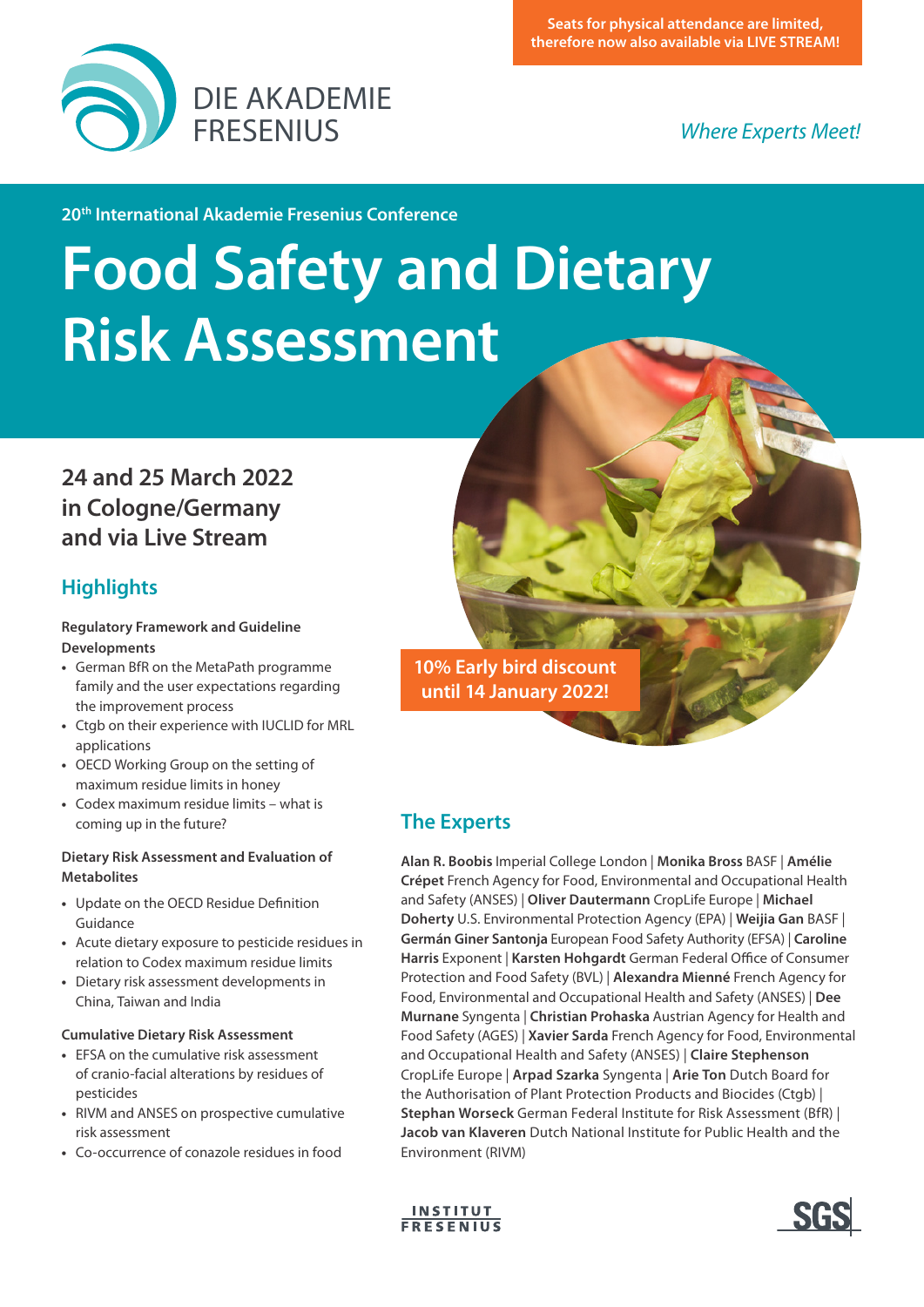# Thursday, 24 March 2022 **Timings are in**

#### **09:00 On-site registration & opening of the virtual conference room**

#### **09:30 Welcoming speech by the organisers and the Chairs**

**Monika Bross,** BASF, Germany **Caroline Harris,** Exponent, United Kingdom

**The presentation slots include sufficient time for questions and answers.**

# Regulatory Framework and Guideline Developments

#### **09:40 Analysis of the information flow of pesticide related metabolism studies**

- **•** Metabolism studies in the risk assessment process
- **•** Benefit of a curated reference collection of metabolism studies
- **•** The current MetaPath programme family and the user expectations regarding the improvement process
- **•** Improvement of the OECD Transport Concept

**Stephan Worseck,** German Federal Institute for Risk Assessment (BfR), Germany

#### **10:20 Industry experience: use of MetaPath in IUCLID dossiers**

**Oliver Dautermann,** CropLife Europe, Belgium

#### **11:00 Experiences with the implementation of the Transparency Regulation for MRL applications**

**Arie Ton,** Board for the Authorisation of Plant Protection Products and Biocides (Ctgb), The Netherlands

**11:40 Coffee break**

#### **12:00 Codex maximum residue limits – what is coming up in the future?**

- **•** Compounds of low public health concern
- **•** Management of unsupported compounds

**Karsten Hohgardt,** Federal Office of Consumer Protection and Food Safety (BVL), Germany

#### **12:40 Hurdles or pole vault – challenges in consumer risk assessment**

- **•** New metabolites to be included into the residue definition, provisional residue definitions and potential genotoxic metabolites
- **•** Article 12 assessment according to Regulation (EC) No 396/2005
- **•** MRLs for microorganisms and honey

**Christian Prohaska,** Austrian Agency for Health and Food Safety (AGES), Austria

#### **13:20 Lunch break**

**[Central European Time CET.](https://www.timeanddate.com/worldclock/fixedtime.html?msg=20th+International+Akademie+Fresenius+Conference+%22Food+Safety+and+Dietary+Risk+Assessment%22&iso=20220324T09&p1=311&ah=7&am=30)**

#### **14:30 OECD Working Group on the setting of MRL in honey**

**Xavier Sarda,** French Agency for Food, Environmental and Occupational Health and Safety (ANSES), France

# Dietary Risk Assessment and Evaluation of Metabolites

#### **15:10 Dietary risk assessment of metabolites and degradation products of pesticides by JMPR**

- **•** The JMPR approach
- **•** How this differs from other approaches and why
- **•** Practical applications of the JMPR approach
- **•** Lessons learned and how the approach could be improved

**Alan R. Boobis,** Imperial College London, United Kingdom

#### **15:50 OECD Residue Definition Guidance: the latest update**

- **•** Purpose and scope
- **•** A tour of the decision scheme
- **•** Timeline/steps for publication

**Dee Murnane,** Syngenta, United Kingdom **Michael Doherty,** U.S. Environmental Protection Agency (EPA), United States of America (virtual presence)

#### **16:30 End of the first conference day**

**18:00 Joint evening event**



After the first conference day you are most welcome to attend our evening event for an unhurried evening of good food and leisure time. Please join us to continue the day's interesting discussions in a relaxed and comfortable atmosphere.

**→ [Book now](http://www.akademie-fresenius.com/food-safety)** 

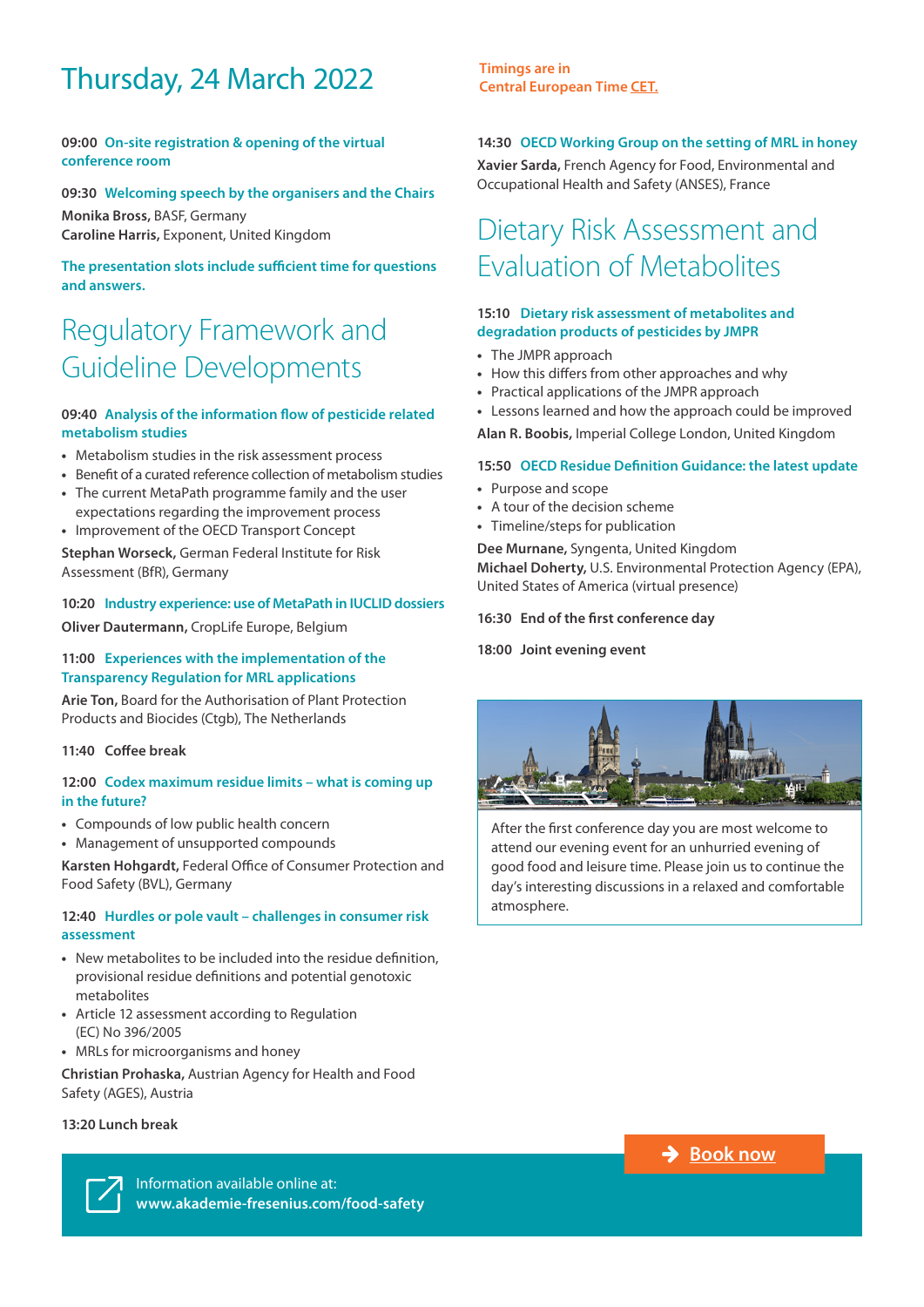# Friday, 25 March 2022

# Dietary Risk Assessment and Evaluation of Metabolites

#### **09:00 Developments in Asia**

- **•** Overview of current dietary risk assessment requirements in Asia-Pacific
- **•** Focus on policies in China, Taiwan and India
- **•** Trends in Asia-Pacific: dietary-relevant regulatory developments

**Weijia Gan,** BASF, China (virtual presence)

#### **09:40 An international probabilistic risk assessment of acute dietary exposure to pesticide residues in relation to Codex maximum residue limits for pesticides in food**

- **•** Food consumption and pesticide residues data from different countries
- **•** International probabilistic dietary risk assessment of pesticides: method and results
- **•** Level of protection provided by current Codex maximum residue limits

**Amélie Crépet,** French Agency for Food, Environmental and Occupational Health and Safety (ANSES), France

# Cumulative Dietary Risk Assessment

#### **10:20 Update from EFSA**

- **•** Update on the cumulative risk assessment of cranio-facial alterations by residues of pesticides
- **•** Call for cooperation with EFSA in the area of cumulative risk assessment from dietary exposure to pesticides

**Germán Giner Santonja,** European Food Safety Authority (EFSA), Italy (virtual presence)

#### **11:00 Coffee break**

#### **11:20 Proposed prospective scenarios for cumulative risk assessment of pesticide residues**

- **•** Legal mandate for prospective cumulative risk assessment
- **•** Mixture Assessment Factor and European Commission Chemical Strategy
- **•** Available software to perform prospective cumulative risk assessment

**Jacob van Klaveren,** National Institute for Public Health and the Environment (RIVM), The Netherlands

#### **Timings are in [Central European Time CET.](https://www.timeanddate.com/worldclock/fixedtime.html?msg=20th+International+Akademie+Fresenius+Conference+%22Food+Safety+and+Dietary+Risk+Assessment%22&iso=20220325T09&p1=311&ah=5)**

#### **12:00 Prospective cumulative risk assessment: a case study**

**Alexandra Mienné,** French Agency for Food, Environmental and Occupational Health and Safety (ANSES), France

#### **12:40 Update from industry**

**Claire Stephenson,** CropLife Europe, Belgium

#### **13:20 Co-Occurrence of conazole residues in food**

- **•** Analyses on residue levels for 18 conazoles sampled by the USDA Pesticide Data Program (PDP) between 2009 and 2019
- **•** Co-occurrence of conazole residues and implications for the refinement of the screening level cumulative risk assessment

**Arpad Szarka,** Syngenta, United States of America (virtual presence)

**14:00 Lunch and end of the conference**

## **On-site and in person or digitally via our Live Stream – the choice is yours!**

The health of all our participants is our number one priority. That is why we have strictly limited the number of places this time around. Should you have missed the opportunity to secure one of our on-site places – or prefer not to travel at this point in time, you can still listen in on our exciting contributions and discussions: Via our Live Stream! In the run-up to the event, we will provide you with your login details which will allow you to participate and put forward all your questions from the location of your choice.